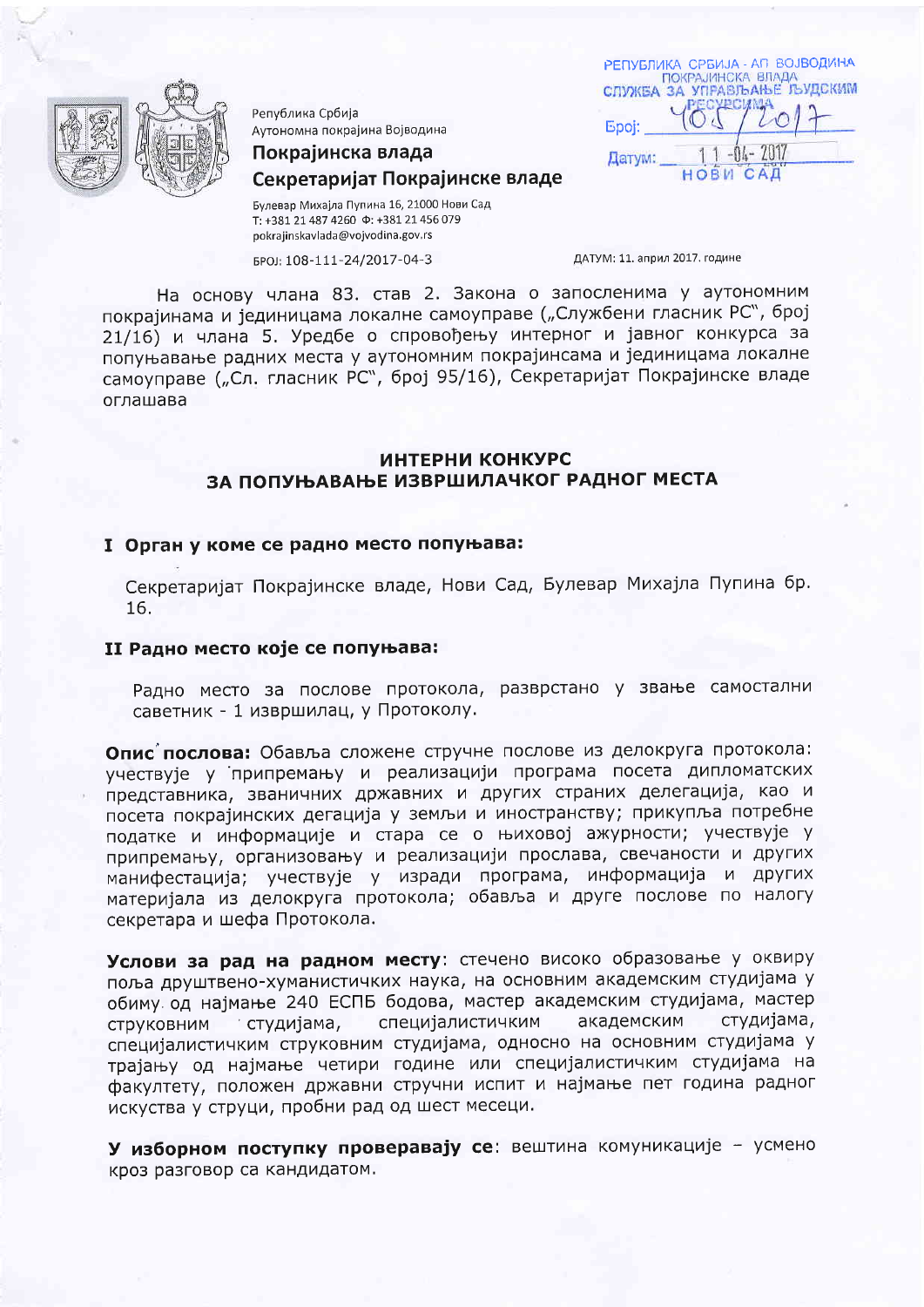**III Место рада:** Нови Сад, Булевар Михајла Пупина бр. 16

- IV Рок у коме се подносе пријаве на интерни конкурс: Осам дана од дана оглашавања интерног конкурса на огласној табли послодавца.
- V Лице које је задужено за давање обавештења о интерном KOHKVDCV:

Рената Радуловић, тел: 021/487-4187.

VI Адреса на коју се подноси пријава за интерни конкурс: Секретаријат Покрајинске владе, Нови Сад, Булевар Михајла Пупина 16, са назнаком "интерни конкурс: радно место за послове протокола"

#### VII Датум оглашавања:

12. април 2017. године.

### VIII Докази који се прилажу уз пријаву на интерни конкурс:

- 1. доказ о стручној спреми према условима (оригинал или оверена фотокопија дипломе којом се потврђује стручна спрема);
- 2. доказ о положеном државном стручном испиту (оригинал или оверена фотокопија);
- 3. фотокопија доказа о најмање пет година радног искуства у струци (потврда, решење и други акти којима се доказује на којим пословима, у ком периоду и са којом стручном спремом је стечено радно искуство);
- 4. решење о распоређивању, односно решење да је службеник нераспоређен (оригинал или оверена фотокопија).

# НАПОМЕНА:

Одредбом чл. 9. ст. 3. и 4. и 103. Закона о општем управном поступку ("Службени гласник РС", број 18/16) прописано је, између осталог, да су органи у обавези да по службеној дужности, када је то неопходно за одлучивање, у складу са законским роковима, бесплатно размењују, врше увид, обрађују и прибављају личне податке о чињеницама садржаним у службеним евиденцијама, осим ако странка изричито изјави да ће податке прибавити сама.

Уколико се учесник конкурса определи да наведене доказе орган прибави по службеној дужности и изврши увид у персонални досије учесника конкурса, који се води у оквиру кадровске евиденције код послодавца, дужан је да се писмено изјасни о давању сагласности да се изврши увид у његов персонални досије и да се његови лични подаци користе у сврху прикупљања наведених доказа. Изјашњење се даје у форми изјаве која се доставља уз пријаву на интерни конкурс (образац изјаве I).

Уколико се учесник конкурса определи да сам прибави наведене доказе, дужан је да се писмено о томе изјасни и да уз пријаву на интерни конкурс достави и изјаву о томе (образац изјаве II).

Обрасци изјава налазе се на интернет презентацији Службе за управљање људским ресурсима: www.ljudskiresursi.vojvodina.gov.rs